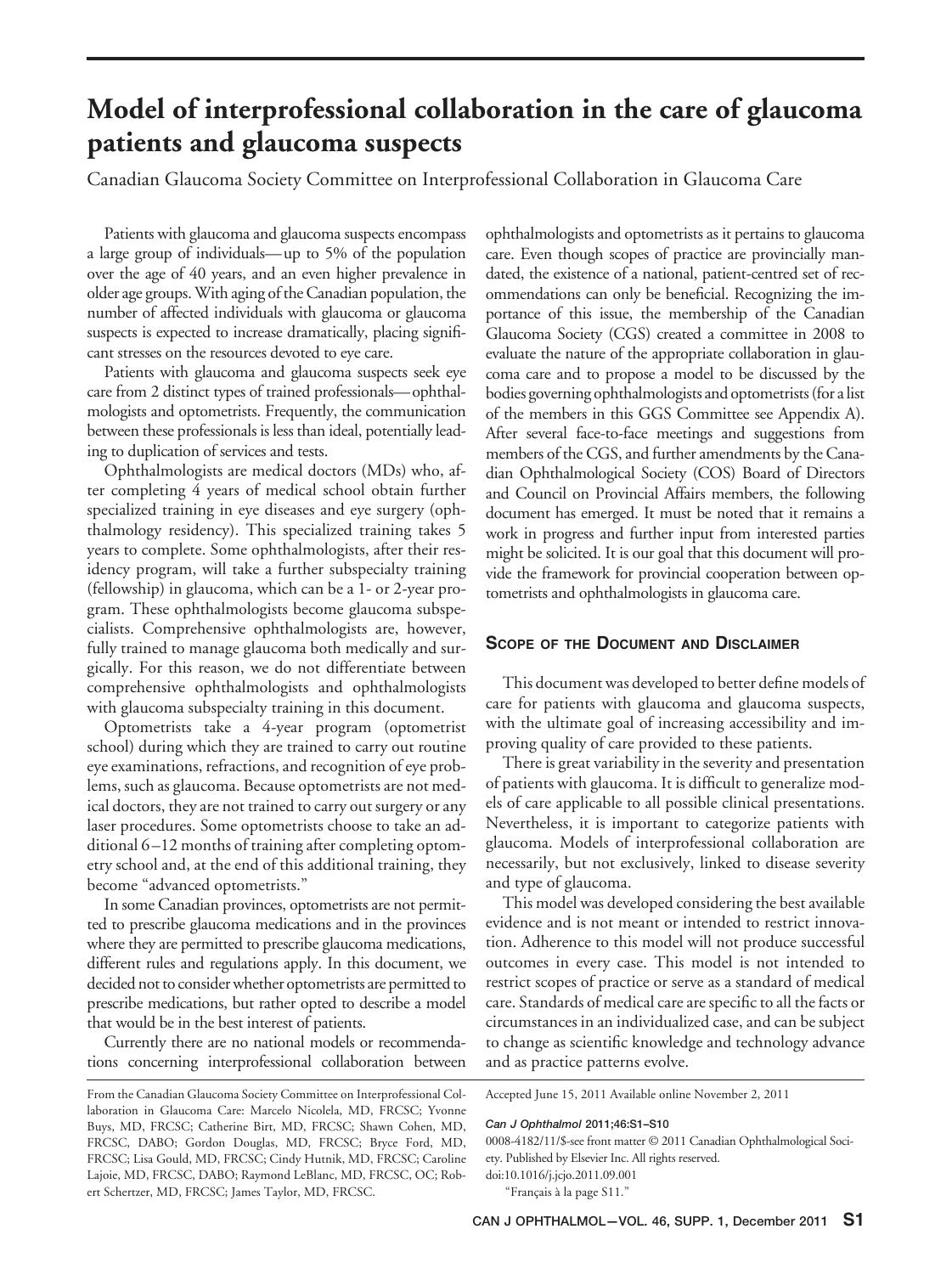It should be recognized that in a model of interprofessional care, every member of the team is accountable for the care he or she provides and may also be held accountable for his or her role in the outcomes. (Readers are directed to the CMPA article entitled "The New Reality: Expanding Scopes of Practice" originally published March 2006/Revised August 2008, March 2009 [IS0661-E].) It is beyond the scope of this document to discuss medico-legal implications of collaboration between health care professionals in the management of glaucoma. Consultations should take place with the appropriate medico-legal insurance providers to determine these implications of cooperative care for each professional group involved.

# **PRINCIPLES OF INTERPROFESSIONAL COLLABORATION**

In the discussions leading to the development of this document, several key principles of interprofessional collaboration in glaucoma care were identified. This document was developed with these principles in mind.

The key principles of interprofessional collaboration in glaucoma care are:

- Patient-centred approach;
- Timely access to appropriate eye care professional;
- Ongoing commitment to high-quality standards of care;
- Evidence-based approach to care;
- Collegial relationships;
- Effective, clear, and timely communication;
- Optimal use of professional competencies and finite resources; and
- Duplication of tests and services kept to a minimum.

# **PREREQUISITES FOR MANAGING GLAUCOMA SUSPECTS AND GLAUCOMA PATIENTS**

Professionals involved in the management of patients with glaucoma and glaucoma suspects must have appropriate knowledge of the disease, clinical skills, access to specialized tests, and the ability to meaningfully interpret test results. It is beyond the scope of this document to determine methods for assessment of competency of all professionals managing patients with glaucoma. It is also beyond the scope of this document to identify methods of teaching new skills to professionals who are currently not proficient. A change in the current model of delivery of care to glaucoma patients will need to be combined with teaching, acquisition, and maintenance of the appropriate skills.

Any professional managing these patients should take an appropriate ocular, medical, and family history, with particular emphasis on identifying possible risk factors for glaucoma (see Appendix B).

It is expected that these professionals be proficient in the following skills. It should be noted that the recommended tests and procedures are related to the best evidence currently available and may change in the future as evidencebased practice evolves.

- (1) Applanation tonometry with regularly calibrated tonometers. The gold standard is the Goldmanntype Applanation Tonometer (GAT), but other tonometers might be used in special circumstances in which GAT is not technically possible, such as patients with cornea irregularities. Air-puff tonometry and Tono-Pen are not considered reliable enough to follow patients with glaucoma.
- (2) Gonioscopy to detect angle abnormalities, such as risks for angle closure or secondary glaucoma, repeated whenever clinically necessary. For example, gonioscopy should be repeated if there is a significant increase in intraocular pressure (IOP) or in the presence of other evidence suggesting a change in angle configuration (such as a change in the anterior chamber depth or presence of iris neovascularization).
- (3) Stereo slit-lamp biomicroscopy, either with contact or noncontact lenses, with attention to specific findings such as optic disc hemorrhages, focal disc changes, etc. A reproducible method of documenting the optic nerve status is required to determine changes over time. Baseline and sequential optic disc status documentation should be carried out with optic disc photography and/or with optic nerve head and retinal nerve fibre layer (RNFL) analyzers. Fundus photography or imaging alone should not replace visual inspection of the optic nerve and RNFL. If automated imaging tests are available, appropriate interpretation of test results is essential, with particular emphasis to imaging quality and clinical integration of the findings (both for diagnosis and progression).
- (4) Visual field evaluation, with standard automated perimetry and threshold-testing instruments (the Humphrey Visual Field Analyzer or the Octopus Perimeter are examples of preferred instruments). Careful evaluation of the visual field and its progression is critical. Assessment of reliability and integration of relevant findings are of equal importance for perimetry as for optic disc examination.
- (5) In-depth knowledge of the effectiveness, side effect profile, and contraindications of all medications used in the treatment of glaucoma, as well the indications and possible complications of incisional and laser surgeries for glaucoma.

A prerequisite for cost-effective interprofessional collaboration between optometrists and ophthalmologists in the management of glaucoma patients and glaucoma suspects is effective, clear, and timely communication. This includes sharing results of pertinent findings and testing (such as IOP measurements, medications used, optic disc photos or other imaging, and visual field tests), to allow for proper assessment and continuity of care, without unnec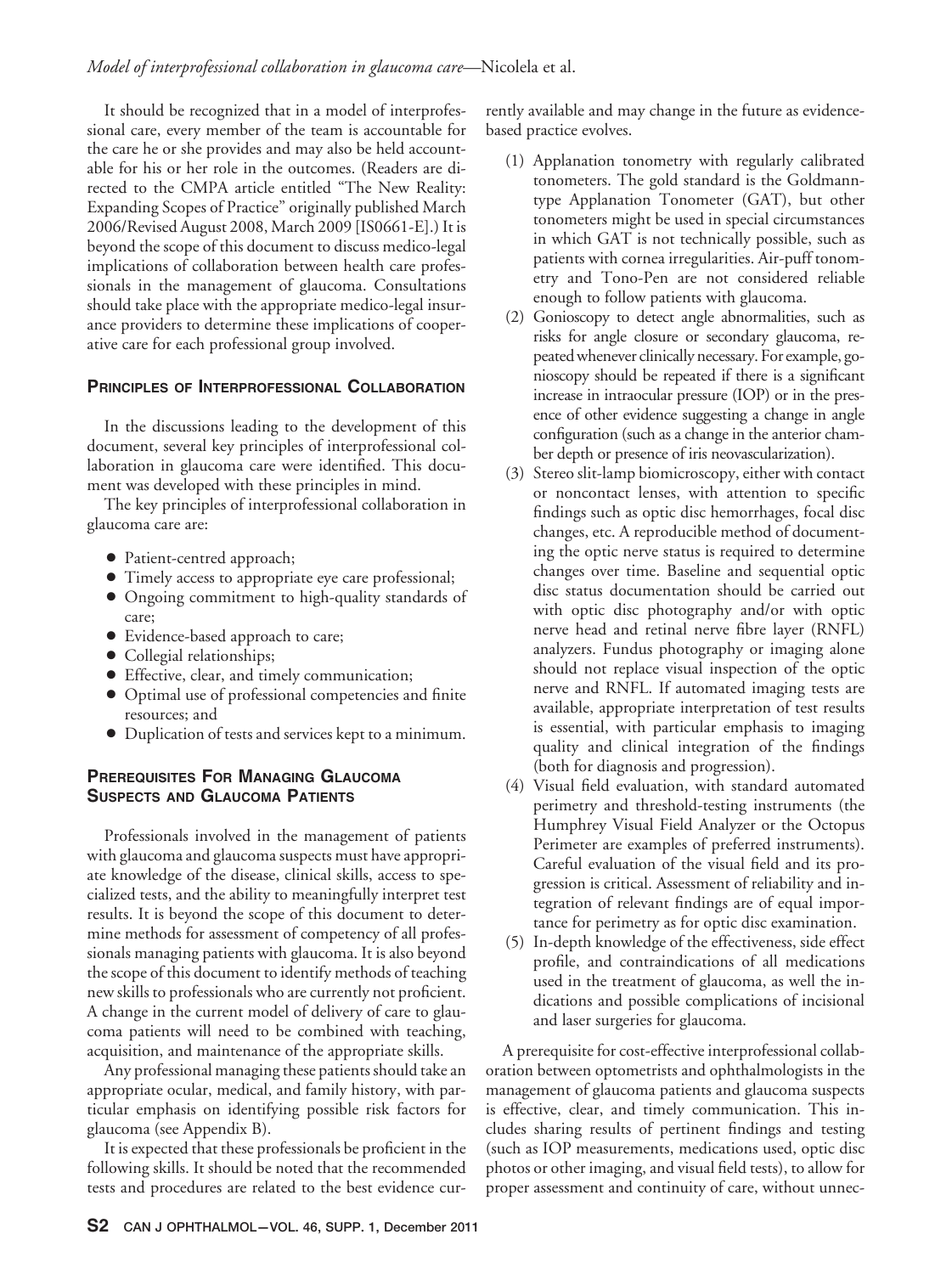essary test duplication. The use of similar diagnostic testing equipment in each office involved will facilitate meaningful sharing of results, particularly for visual field assessment. An example of an appropriate referral letter for glaucoma patients is presented in Appendix C.

Because glaucoma is a chronic disease, continuity of clinical care is of paramount importance. It should be clearly evident to the patient which eye care professional is responsible for his/her care at every stage of disease management. Excellent communication between the eye care professionals will also guarantee that transfer of care is clearly understood.

## **DEFINITION OF PATIENT GROUPS**

To better categorize patients based on clinical presentation, disease severity, and need for ocular hypotensive treatment, certain groups of patients were identified. This grouping of patients is not meant to be a comprehensive classification of glaucoma, but rather an attempt to provide an adequate framework to develop appropriate management recommendations.

#### **Glaucoma suspect with low/moderate risk**

This group will involve one of the following clinical scenarios:

- (1) Presence of elevated applanation IOP not  $>27$  mm Hg, with normal visual fields (normal glaucoma hemifield test or equivalent tests) and normal optic discs;
- (2) Positive family history of glaucoma with normal visual fields and optic discs;
- (3) Suspicious optic disc(s) in patients with normal IOP (<22 mm Hg) and normal visual fields;
- (4) Suspicious visual field tests not yet confirmed on a second test; or
- (5) Presence of other conditions commonly associated with glaucoma but without elevated IOP (such as pigment dispersion, pseudoexfoliation).

#### **Glaucoma suspect with high risk (or already on topical treatment)**

This group will involve one of the following clinical scenarios:

- (1) Presence of elevated IOP  $>27$  mm Hg (or  $>24$ mm Hg associated with relatively thin central corneal thickness  $<$  550  $\mu$ m);
- (2) Presence of very suspicious optic disc findings, such as rim notches, disc hemorrhages, localized RNFL defects, but with normal visual fields;
- (3) Elevated IOP associated with other causes of secondary glaucoma such as pseudoexfoliation, pigment dispersion, uveitis, iris or angle neovascularization, but without clear signs of optic disc damage or visual field loss;
- (4) Glaucoma suspect patients who are already being treated with IOP-lowering therapy; or
- (5) Patient with an angle deemed at high risk for closure (typically 180° or more of iridotrabecular contact).

## **Early glaucoma patient—stable**

Early glaucoma is defined according to criteria outlined in the Canadian Ophthalmological Society glaucoma clinical practice guidelines (see Appendix D). Stability is defined as IOP within target pressure range and no visual field or optic disc deterioration in the last 3 years. Note that any patient with glaucoma identified recently would be considered unstable until stability is proven over long-term follow-up.

#### **Moderate/advanced glaucoma patient—stable**

Moderate and advanced glaucoma are defined according to criteria outlined in the COS glaucoma guidelines (see Appendix D). Stability is defined as above.

#### **Unstable glaucoma patient**

Unstable patients are those with IOP above target or with proven optic disc or visual field deterioration in the recent past.

# **Acute glaucoma (or patients with any chronic form of glaucoma presenting with a very high IOP)**

This group includes patients presenting with very high IOP (usually  $>40$  mm Hg), being either of acute onset (usually characterized by symptoms such as nausea, pain, reduced visual acuity, halos) or a more chronic presentation.

## **RECOMMENDATIONS**

Recommendations are presented related to the groups defined previously. These are recommendations only and need to be adapted to the individual circumstances of the clinical presentation, availability of eye care professionals and resources (see Appendix E for summary of the recommendations). A general principle inherent in this model is that the ophthalmologist most likely to be involved in the future care of a given patient should be able to evaluate the patient early in the course of the disease.

#### **Glaucoma suspect with low/moderate risk**

Glaucoma suspects initially assessed by the attending optometrist and judged to be of low to moderate risk do not require a referral to an ophthalmologist. If, however, the patient has a combination of more than one of the clinical scenarios described above (for example, elevated IOP and suspicious optic disc), then the patient should be considered a high-risk suspect (see above).

After completion of the initial assessment, the frequency of follow-up examinations will be left to the discretion of the attending eye care professional. The recommended intervals are provided in Appendix F. At each follow-up visit,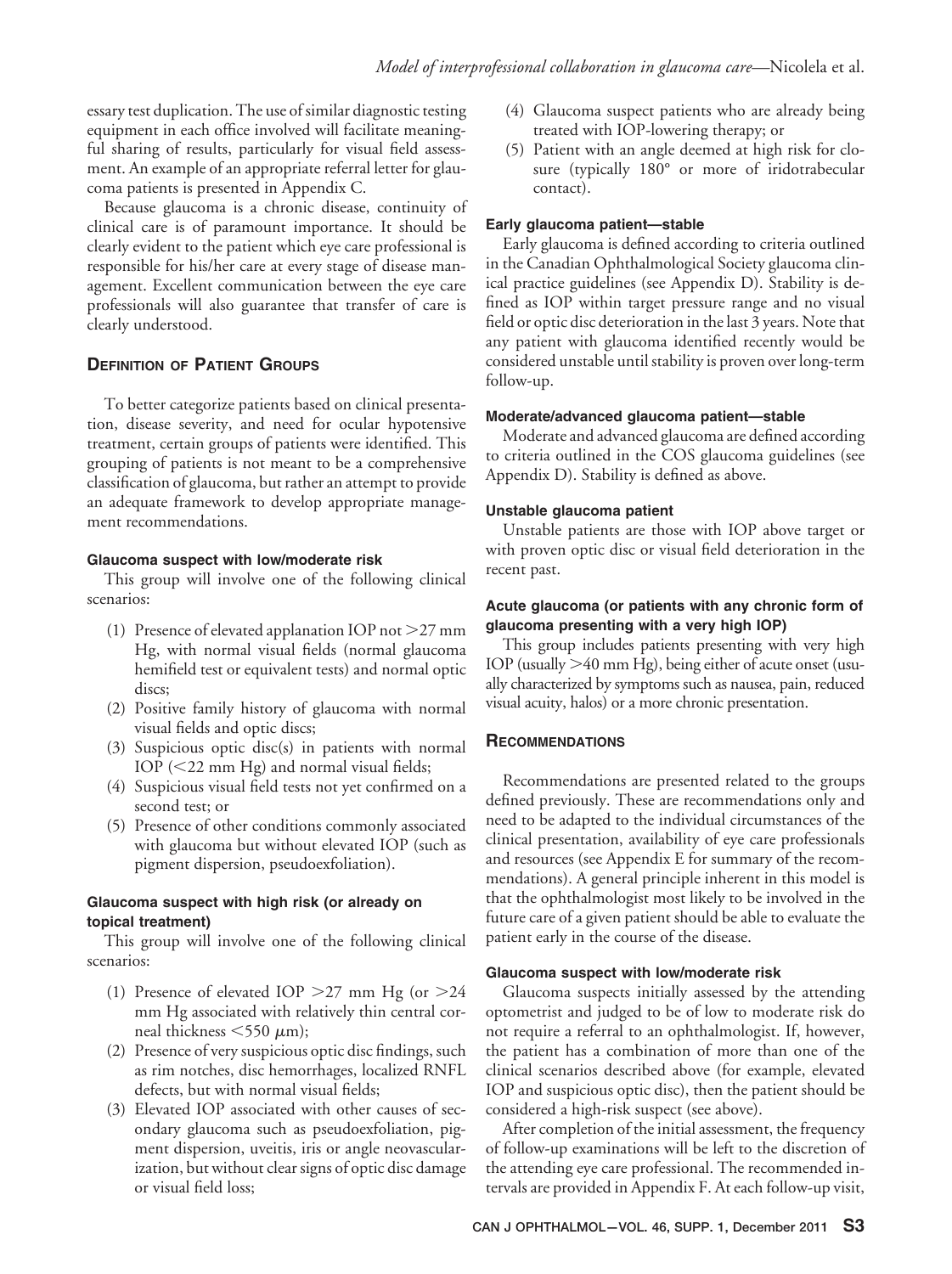stability of the disease should be assessed (i.e., are the IOP, optic disc, and visual field stable?). In cases where a change in optic disc or visual field from the initial evaluation is suspected, a second confirmatory exam should be carried out within 4-6 months (second visual field test or another IOP measurement, for instance). If change is confirmed, then the patient should be managed as a glaucoma suspect with high risk or as a patient with early glaucoma, depending on the clinical scenario, and the recommendations for the appropriate category should be followed.

#### **Glaucoma suspect—high risk**

A high-risk glaucoma suspect might already be on IOPlowering therapy. On therapy or not, they require more frequent evaluations and/or testing. Patients in this group will need good baseline tests, preferably at least baseline images of the optic disc and 2 visual fields within the first 6 months. In addition, these patients will require periodic visual field and imaging evaluations to ensure stability of the clinical picture. The suggested frequency of tests is presented in Appendix F. Patients should be made aware of their risk factors for developing glaucoma and the decision to initiate or augment ocular hypotensive therapy must be discussed with the patient.

In general, high-risk glaucoma suspects can be followed and monitored by the optometrist with periodic consultation to the ophthalmologist. The interval for these periodic consultations will depend on the clinical scenario, but consultations shall be undertaken early after the initial assessment by the optometrist and thereafter at least every 3–4 years, or if any of the following situations listed below occur. If the decision to start ocular hypotensive therapy is contemplated, the patient shall first be referred to an ophthalmologist for an evaluation. A clearly outlined treatment plan and IOP targets must be communicated back to the optometrist.

Clinical situations requiring further referral to the ophthalmologist include:

- (1) If initiation or augmentation of ocular hypotensive therapy is contemplated;
- (2) If progression is suspected in disc and/or visual field; and
- (3) If there is uncertainty in the clinical findings.

## **Stable early glaucoma patient**

When the optometrist detects early glaucoma, the patient shall be referred to an ophthalmologist in a timely fashion. All recently diagnosed patients are deemed to be potentially unstable until stability is demonstrated during the course of follow-up. Decisions regarding treatment, appropriate target IOP and frequency of testing must be clearly communicated by the ophthalmologist back to the optometrist. (For recommended target IOPs, please see Appendix G) Once stable, the patient can be returned to the optometrist for monitoring and management as needed. These patients shall be reassessed by an ophthalmologist at regular intervals, at least every 2-3 years. The ophthalmologist thus continues to have clinical contact with the patient, which can be particularly valuable if the patient requires more aggressive laser surgery or incisional surgery in the future. As glaucoma is a lifelong and potentially blinding disorder, it is essential that optometrists and ophthalmologists communicate all pertinent clinical information and test results in a timely and efficient manner. This will prevent duplication, thereby controlling cost and inconvenience both to the patient and the medical system.

Stability of the disease shall be confirmed through periodic examinations (see Appendix F), ensuring that IOP is within the previously determined IOP target range and that visual fields/optic discs do not show signs of deterioration. Visual field deterioration should be analyzed with appropriate software, such as the Guided Progression Analysis (GPA) of the Humphrey Field Analyzer, PROGRESSOR, PeriData, or other similarly validated strategies. Optic disc deterioration shall be determined by careful examination of optic disc photographs and/or by appropriate interpretation of the progression software available with the current imaging (optic disc and/or RNFL) automated devices.

#### **Stable moderate/advanced patient**

Moderate and advanced disease stages are determined according to criteria outlined in Appendix D. Patients with more severe disease are at high risk of visual disability and blindness and should generally be treated more aggressively and followed at more frequent intervals than those with earlier disease (see Appendix F).

Patients with stable moderate or advanced disease should primarily be managed by an ophthalmologist, unless transportation barriers or nonavailability of an ophthalmologist are significant issues. These patients are at considerable risk for progression even with stable IOP. Particular attention should be placed on monitoring the status of the visual field and optic disc. Recommended follow-up intervals for testing are presented in Appendix E.

The clinical management of these patients should focus on ensuring stability of the IOP, visual field and optic nerve, adherence to treatment, and tolerance to medications.

#### **Unstable glaucoma patient**

Patients should be considered unstable if they have shown signs of progressive glaucomatous damage, or if they are not meeting the previously specified target IOP. Additionally, as mentioned previously, recently diagnosed patients are considered unstable until stability is proven during follow-up. Progression in glaucoma is difficult to define and varies depending on the stage of the disease and the methodology used to monitor the optic discs and visual fields. The COS glaucoma guidelines define "progression" as follows: "A patient's glaucoma is deemed to have progressed if structural and (or) functional changes, associated with the disease, are verifiably detected on clinical examination and (or) testing."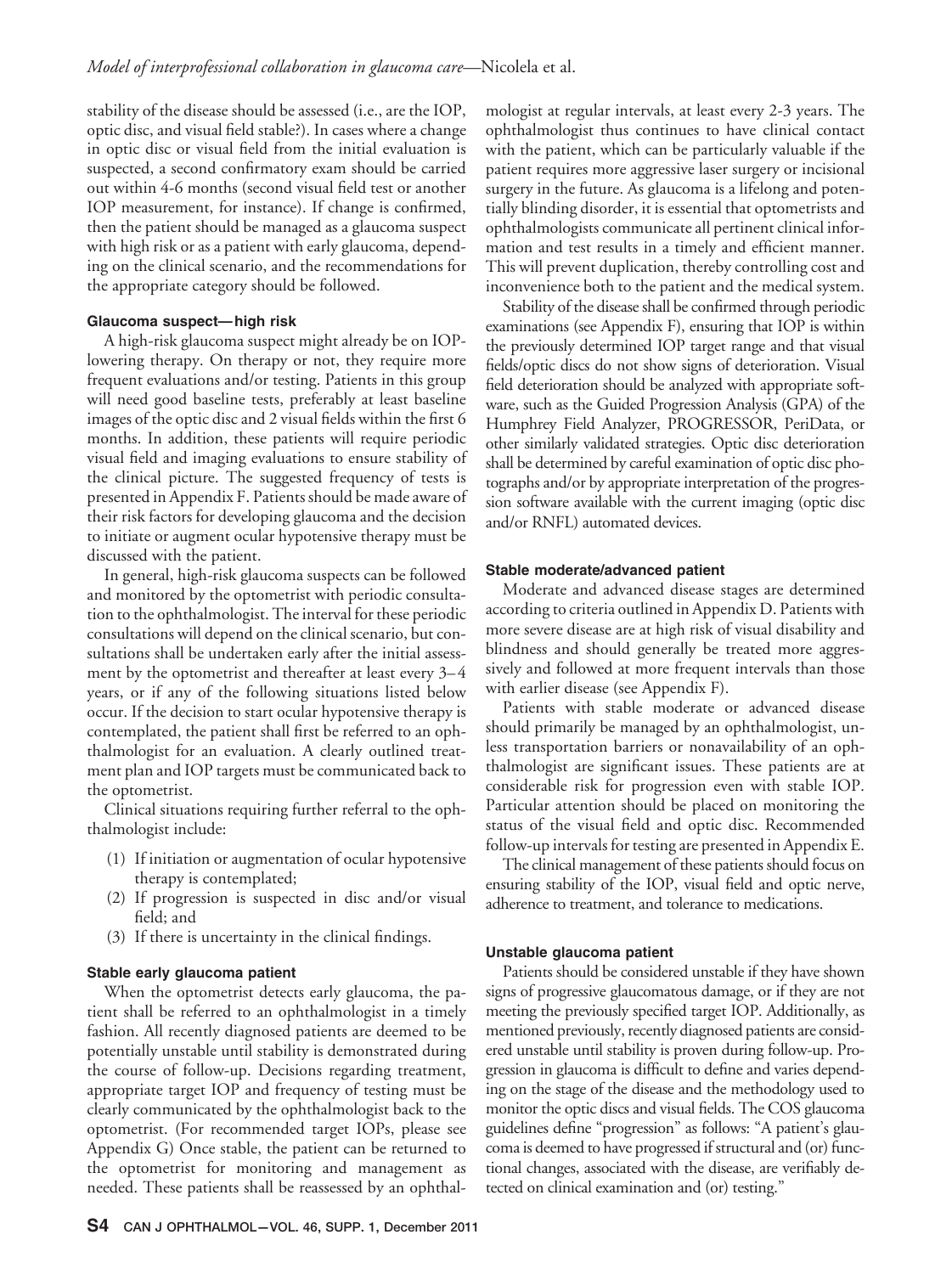Instability of the disease can be manifested as uncontrolled IOP, progression of the visual field and/or progression of the optic disc. The following are clinical scenarios of unstable glaucoma patients:

- (1) **IOP instability:** If a patient on glaucoma treatment is being managed by an optometrist and the IOP is greater than the established target IOP, the optometrist should refer the patient back to an ophthalmologist. The optometrist shall communicate the medications used and the resulting IOP, as well as sending all pertinent ancillary tests.
- (2) **Visual field criterion:** If a patient being managed by an optometrist and there is repeatable, clinically significant change in the visual field, the patient must be referred back to an ophthalmologist. The optometrist shall communicate all pertinent clinical findings and send all available visual field tests and optic disc imaging (printouts or in an electronic format).
- (3) **Optic nerve criterion:** If a patient being managed by an optometrist and there is a repeatable, clinically significant change in the appearance of the RNFL or the optic nerve, the optometrist must refer the patient back to an ophthalmologist. If imaging technology is being used, the change should be demonstrated as being repeatable. The optometrist shall communicate the imaging results to the attending ophthalmologist, preferably by transmitting a good copy (colour photographs or image testing) or an electronic format of the all tests, as well as all available visual field tests to the ophthalmologist.

The COS glaucoma guidelines recommend that a correlation between structural and functional changes be sought in suspected progression, even though it is more common for a change to be detected with one or the other independently. At all times, the variability of test results, both for structural and functional assessments should be kept in mind, along with the existence of both false positive and false negative results.

Once the ophthalmologist assesses the patient and makes the appropriate management changes, he or she should monitor the patient for a period of time to ensure stability of the disease. If stability is achieved, the patient (particularly those with early disease) can be referred back to the optometrist for further follow-up. However, patients with moderate or severe disease should be maintained under the care of the ophthalmologist. It is important for the ophthalmologist to clearly communicate to the optometrist treatment changes and therapeutic goals to be achieved.

## **Acute glaucoma (or patients with chronic glaucoma presenting with extremely elevated IOP)**

Acute glaucoma is used in this document as a term (not a diagnosis) that describes the onset and symptomatology of many glaucoma types or even glaucoma suspects. These include acute angle closure events (primary or secondary

angle closure) as well as sudden IOP elevations due to pigment dispersion syndrome, pseudoexfoliation syndrome, postoperative syndromes, acute iritis, hyphema, ocular trauma, and others.

The symptoms are mainly, but not exclusively, caused by extreme elevation of IOP. They include the acute onset of blurred vision with or without haloes/rainbows around lights, dull aching pain often centred around the affected eye, nausea, and even vomiting. Patients might lack any symptoms if the extreme elevated IOP was not of acute onset, but more chronic in nature.

When presented with such a patient, immediate lowering of IOP remains the priority. Equally important is the need to identify the primary cause of the elevated IOP. To accomplish this, a full history and complete examination of both the affected and the unaffected eyes are required.

Assessment of the patient demands full knowledge of all possible causes of extreme IOP elevation, and the attending health care professional should not automatically assume that it is caused by primary angle closure glaucoma. A good gonioscopic examination of the affected and the contralateral eye is usually mandatory to arrive at the proper diagnosis in these patients.

In the event of acute glaucoma seen initially by an optometrist, referral to an ophthalmologist is to be arranged immediately. Patients with acute glaucoma can present a significant challenge and delayed treatment can result in irreversible visual loss. Topical treatment can be initiated while transfer of the patient to the ophthalmologist is arranged. Oral and intravenous glaucoma therapy must be prescribed only by an ophthalmologist as these medications carry significant systemic risk that must be managed by a medical doctor. Resolution of the acute IOP elevation often involves the use of laser or incisional surgical interventions.

When immediate transfer of the patient is not possible for a variety of circumstances, treatment may be conducted by the optometrist after contacting an ophthalmologist. The patient should be observed for reduction of IOP, alleviation of symptoms and occurrence of adverse events related to the treatment as well as the disease. If oral or intravenous medications are required, a medical practitioner should be involved to administer these medications and monitor potential side effects. Constant dialogue with the ophthalmologist is essential to allow for modifications of treatment according to the evolving clinical scenario and transfer of care to the ophthalmologist should be arranged at the next available opportunity.

Some of the more common causes of acute glaucoma are outlined below. This list is not exhaustive, but it illustrates the large number of possibilities that are encompassed by "acute glaucoma" (raised IOP, sometimes associated with other symptoms) outside of the more common primary angle closure glaucoma:

(1) **Primary angle closure:** This classic situation can often be identified by history and physical findings.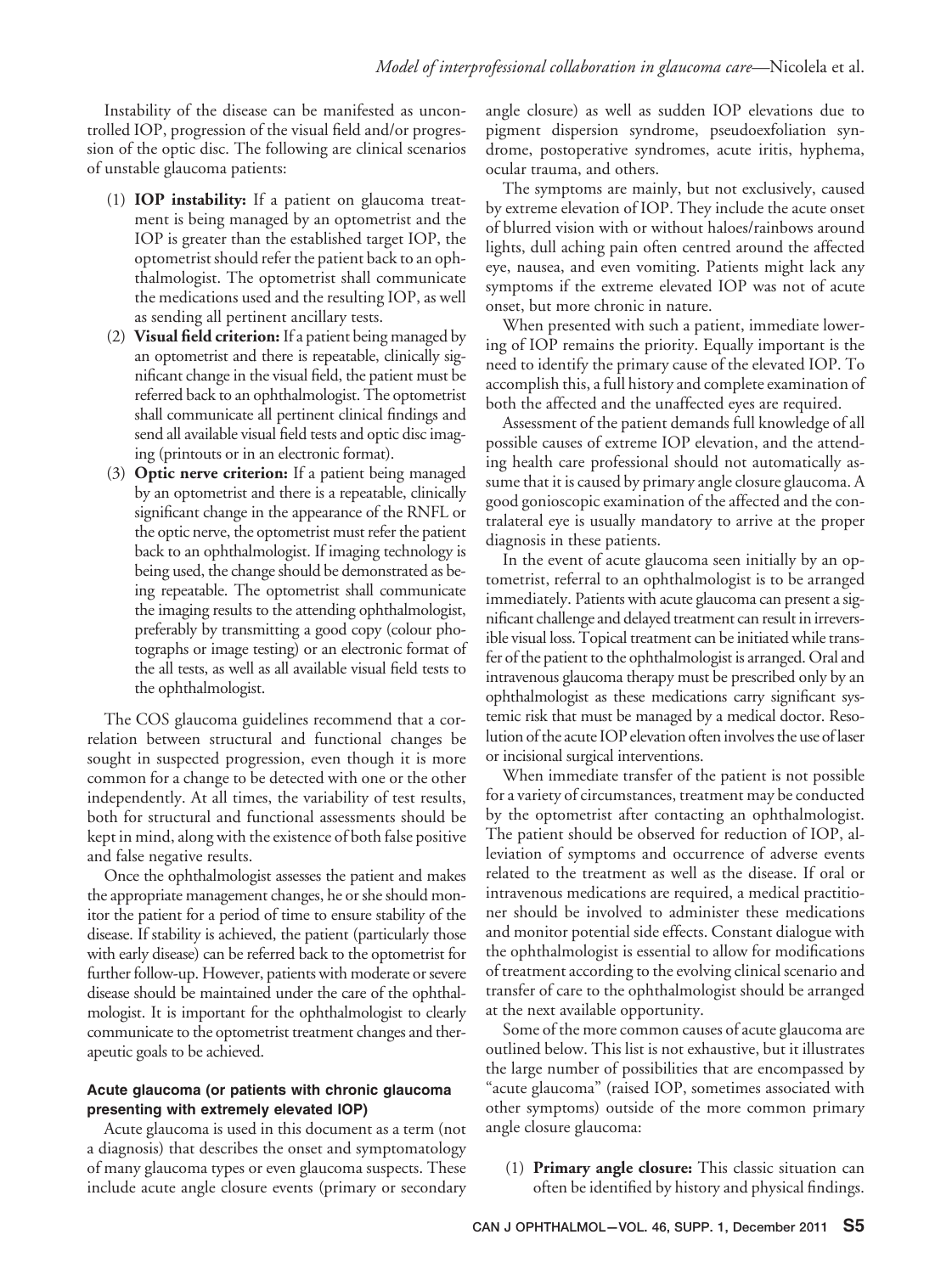As mentioned, the fellow eye may reveal the native state for the patient before the acute event. Pupil block is the usual mechanism and so the attack must be broken first, followed by an iridotomy. Providing the angle is found to open post iridotomy, the chance of recurrence of acute attacks is relatively small. However, as chronic or recurrent glaucoma can develop in these patients, they should be continuously monitored.

- (2) **Pigment dispersion and pseudoexfoliation syndromes:** Both of these conditions can show wide swings in IOP and can present with very elevated IOP associated with acute symptoms. Particularly in pigment dispersion, significant IOP rises can occur following activities such as sports.
- (3) **Iritis:** Acute IOP elevation in this case may be associated with an open or closed angle. Closure may be by direct angle closure (peripheral anterior synechiae) or pupil block (posterior synechiae) or, more commonly, an open angle is found in which debris or trabeculitis are responsible for the IOP elevation. Treatment with steroids and ocular hypotensive therapy are almost always recommended. Pilocarpine and other miotics should be avoided in this condition. Awareness of the differential diagnosis for hypertensive iritis is imperative, because other agents may be integral in the treatment, such as antivirals in herpetic keratouveitis. In some circumstances, steroids are not recommended, such as in Fuch heterochromic iridocyclitis. When optometrists with prescribing privileges initiate treatment for iritis, they must routinely check the patient's IOP during the treatment phase, as steroid-induced elevation of IOP is relatively common in these patients.
- (4) **Neovascular glaucoma:** These patients can present with severe and relatively acute IOP elevation. This condition is typically secondary to ischemic retinal conditions, most commonly diabetic retinopathy, central retinal vein occlusion, or carotid occlusive disease. Treatment of the underlying retinal condition and ocular hypotensive therapy are recommended. Pilocarpine should be avoided in this condition.

## **CONCLUSIONS**

Care of the glaucoma suspect and glaucoma patient can be shared between ophthalmologists and optometrists. A patient-centred strategy, with particular attention to the patient's needs, coupled with frequent and clear communication will result in optimum outcomes for patients. Optometrists, who are the most frequent entry point for eye care in Canada, are well positioned to identify glaucoma suspects and glaucoma patients. They can safely and effectively provide care for the less advanced forms of glaucoma, respecting the recommendations contained in this document. Ophthalmologists must be entrusted to manage advanced or unstable cases as befits their extra training and experience.

A patient-centred model of care should take into account both the complementary and contrasting differences in expertise that exist between eye care professionals, the accessibility of patients to these professionals and the unique and idiosyncratic nature of glaucoma.

The goal of the proposed model of interprofessional collaboration in glaucoma care is to maximize the accessibility, quality and safety of care for the patient in our health care environment, providing them with worldclass glaucoma care. At the same time, the recommendations in this document are meant to minimize duplication of efforts and to use the available resources appropriately, with a view of achieving a cost-effective model of care for these patients.

**Disclosure:** The authors have no proprietary or commercial interest in any materials discussed in this article.

#### <span id="page-5-0"></span>**REFERENCES**

- 1. Kass MA, Heuer DK, Higginbotham EJ, et al. The Ocular Hypertension Treatment Study: a randomized trial determines that topical ocular hypotensive medication delays or prevents the onset of primary open-angle glaucoma. *Arch Ophthalmol* 2002;120:701-13.
- <span id="page-5-1"></span>2. Miglior S, Zeyen T, Pfeiffer N, Cunha-Vaz J, Torri V, Adamsons I; for the European Glaucoma Prevention Study (EGPS) Group. Results of the European Glaucoma Prevention Study *Ophthalmology* 2005;112: 366-75.
- <span id="page-5-2"></span>3. Heijl A, Leske MC, Bengtsson B, et al.; for the Early Manifest Glaucoma Trial Group. Reduction of intraocular pressure and glaucoma progression: results from the Early Manifest Glaucoma Trial. *Arch Ophthalmol* 2002;120:1268-79.
- <span id="page-5-4"></span><span id="page-5-3"></span>4. Feiner L, Piltz-Seymour JR; Collaborative Initial Glaucoma Treatment Study. Collaborative Initial Glaucoma Treatment Study: a summary of results to date. *Curr Opin Ophthalmol* 2003;14:106-11.
- 5. Collaborative Normal-Tension Glaucoma Study Group. Comparison of glaucomatous progression between untreated patients with normal-tension glaucoma and patients with therapeutically reduced intraocular pressures. *Am J Ophthalmol* 1998;126:487-97.
- <span id="page-5-6"></span><span id="page-5-5"></span>6. AGIS Investigators. The Advanced Glaucoma Intervention Study (AGIS): 7. The relationship between control of intraocular pressure and visual field deterioration. *Am J Ophthalmol* 2000;130:429-40.
- <span id="page-5-7"></span>7. Odberg T. Visual field prognosis in advanced glaucoma. *Acta Ophthalmol* 1987;65(Suppl):27-9.
- 8. Behki R, Damji KF, Crichton A; for the CCT workshop participants. Canadian perspectives in glaucoma management: the role of central corneal thickness. *Can J Ophthalmol* 2007;42:66-74.
- <span id="page-5-8"></span>9. Damji KF, Behki R, Wang L, et al. Canadian perspectives in glaucoma management: setting target intraocular pressure range. *Can J Ophthalmol* 2003;38:189-97.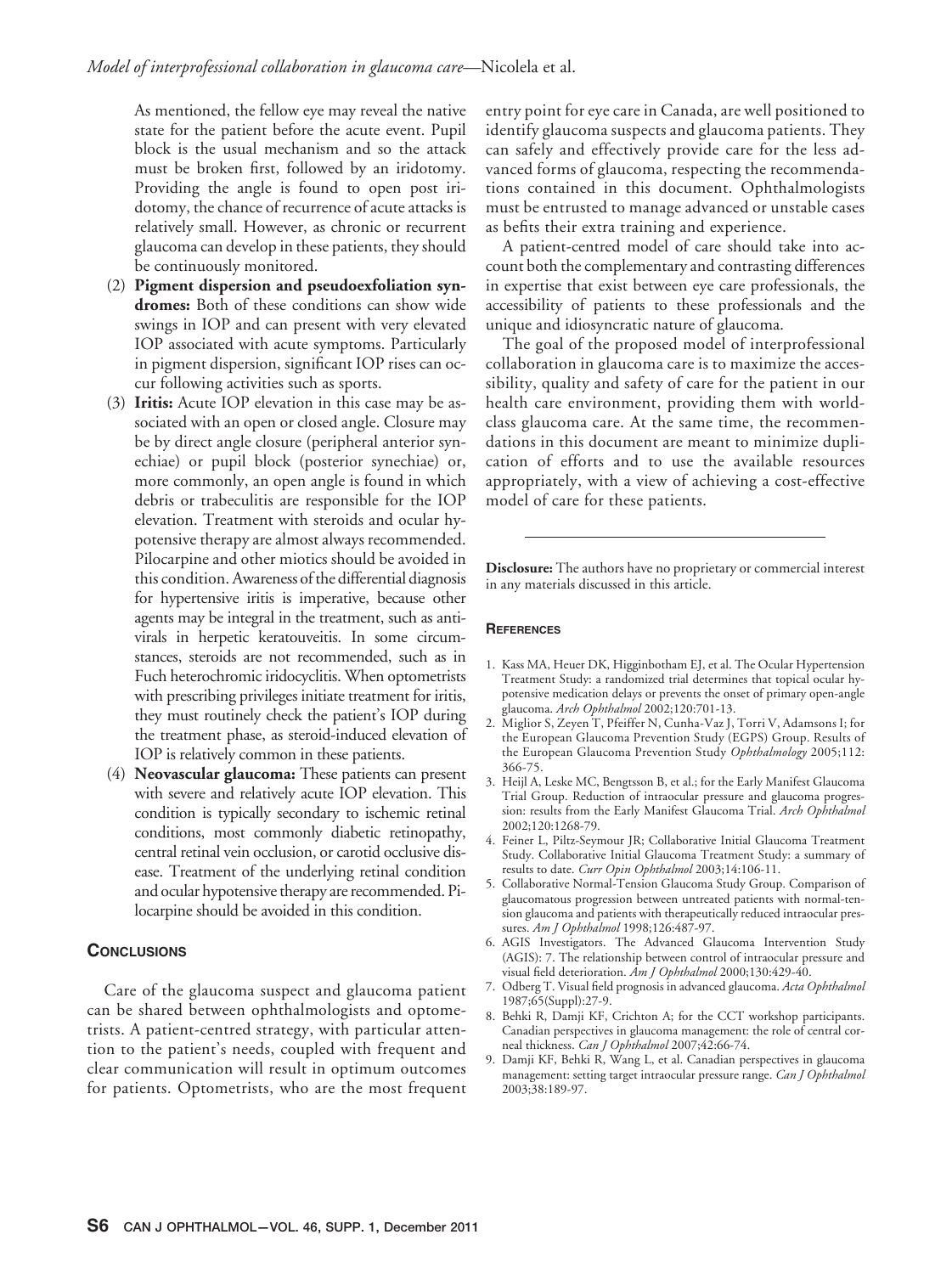# **APPENDIX A: MEMBERS OF THE CANADIAN GLAUCOMA SOCIETY COMMITTEE ON INTERPROFESSIONAL COLLABORATION IN GLAUCOMA CARE**

Marcelo Nicolela, MD, FRCSC (Chair), Halifax, NS Yvonne Buys, MD, FRCSC, Toronto, ON Catherine Birt, MD, FRCSC, Toronto, ON Shawn Cohen, MD, FRCSC, DABO, Montreal, QC Gordon Douglas, MD, FRCSC, Calgary, AB Bryce Ford, MD, FRCSC, Calgary, AB

Lisa Gould, MD, FRCSC, Winnipeg, MB Cindy Hutnik, MD, FRCSC, London, ON Caroline Lajoie, MD, FRCSC, DABO, Quebec City, QC Raymond LeBlanc, MD, FRCSC, OC, Halifax, NS Robert Schertzer, MD, FRCSC, Vancouver, BC James Taylor, MD, FRCSC, Victoria, BC

# **APPENDIX B: RISK FACTORS FOR PRESENCE OF OPEN ANGLE GLAUCOMA AND CONVERSION FROM OCULAR HYPERTENSION TO GLAUCOMA (TABLES 1 AND 2)**

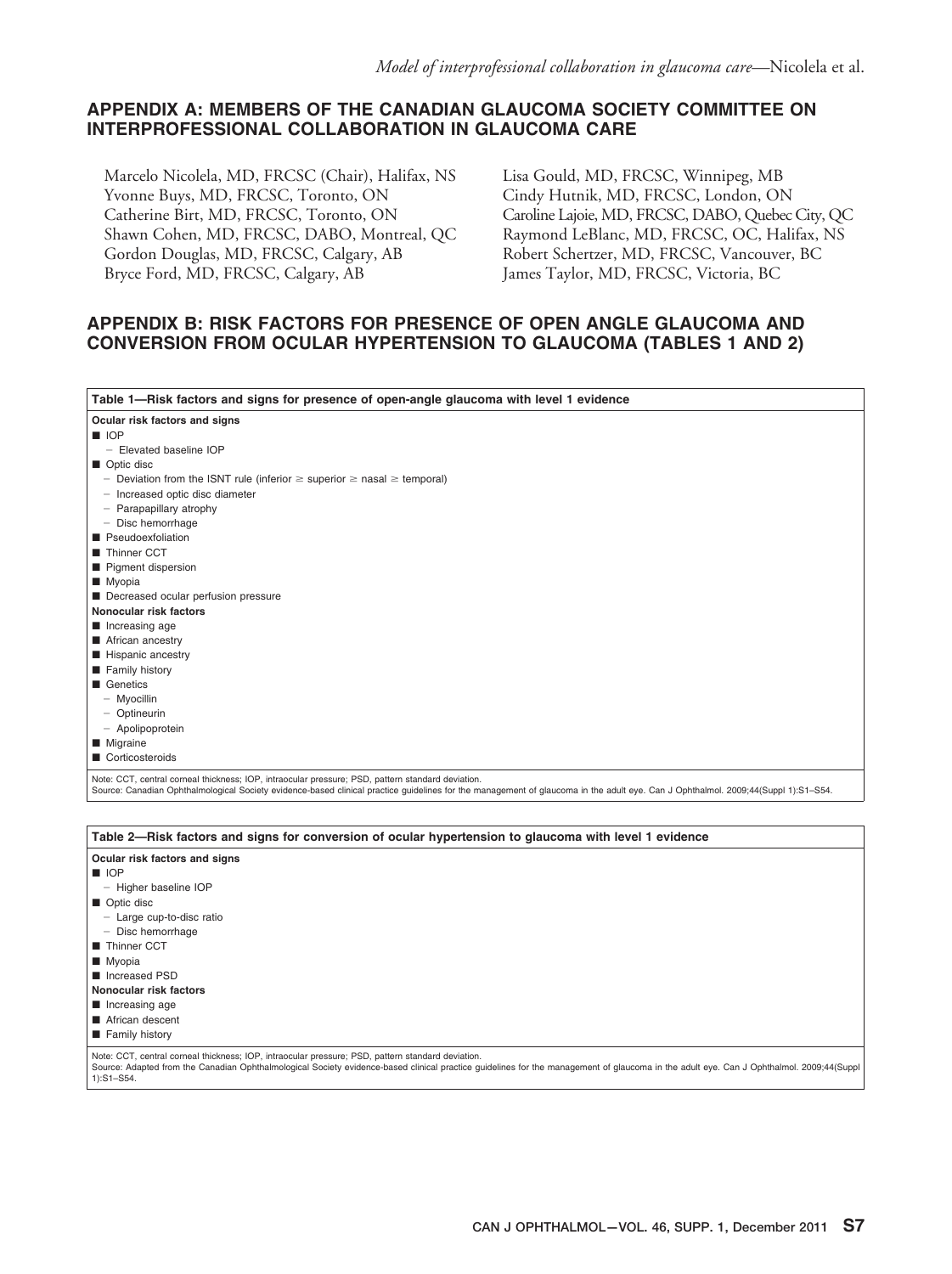# **APPENDIX C: EXAMPLE OF REFERRAL LETTER FOR GLAUCOMA PATIENTS**

| Date: mm $\_\_\$ /dd $\_\_\$ /yyyy                 |                                            |  |  |
|----------------------------------------------------|--------------------------------------------|--|--|
| Please see <b>Section</b>                          | $(DOB \, mm \_\_ / dd \_\/ y y y y \_\_ )$ |  |  |
| For the following reason: _______                  |                                            |  |  |
| Glaucoma originally diagnosed: mm _____/yyyy _____ |                                            |  |  |
| Maximum untreated IOP (if known): OD _ OS _        |                                            |  |  |

| Current glaucoma medical therapy:  |
|------------------------------------|
| Eve                                |
| <b>8 OD □ 8 OS</b>                 |
| $\sim$ $\sim$ $\sim$ $\sim$ $\sim$ |

□ ➇ OD ➇ OS □ ➇ OD ➇ OS

| Previous glaucoma medical therapy used and response: |                                           |
|------------------------------------------------------|-------------------------------------------|
| <b>Previous Medication</b>                           | Response (including side effects/allergy) |

| Previous glaucoma interventions and response (laser or surgery): |                                          |      |
|------------------------------------------------------------------|------------------------------------------|------|
| Type                                                             | Eve                                      | Date |
|                                                                  | $\circledcirc$ OD $\Box \circledcirc$ OS |      |
|                                                                  | $\Box$ ® OD $\Box$ ® OS                  |      |

**Medication** *(name and frequency)* 

| Other ocular procedures: |                                             |      |
|--------------------------|---------------------------------------------|------|
| <b>Type</b>              | Eye                                         | Date |
|                          | $\Box$ ® OD $\Box$ ® OS<br>$\Box$ ® OD ® OS |      |

## *Enclosed are copies of:*

Recent visual field (*in cases of documented progression please include several reliable VFs*).

Disc photos and imaging (*if possible include colour printout*).

**Source**: Adapted from the Canadian Ophthalmological Society evidence-based clinical practice guidelines for the management of glaucoma in the adult eye. *Can J Ophthalmol*. 2009;44(Suppl 1):S1–S54.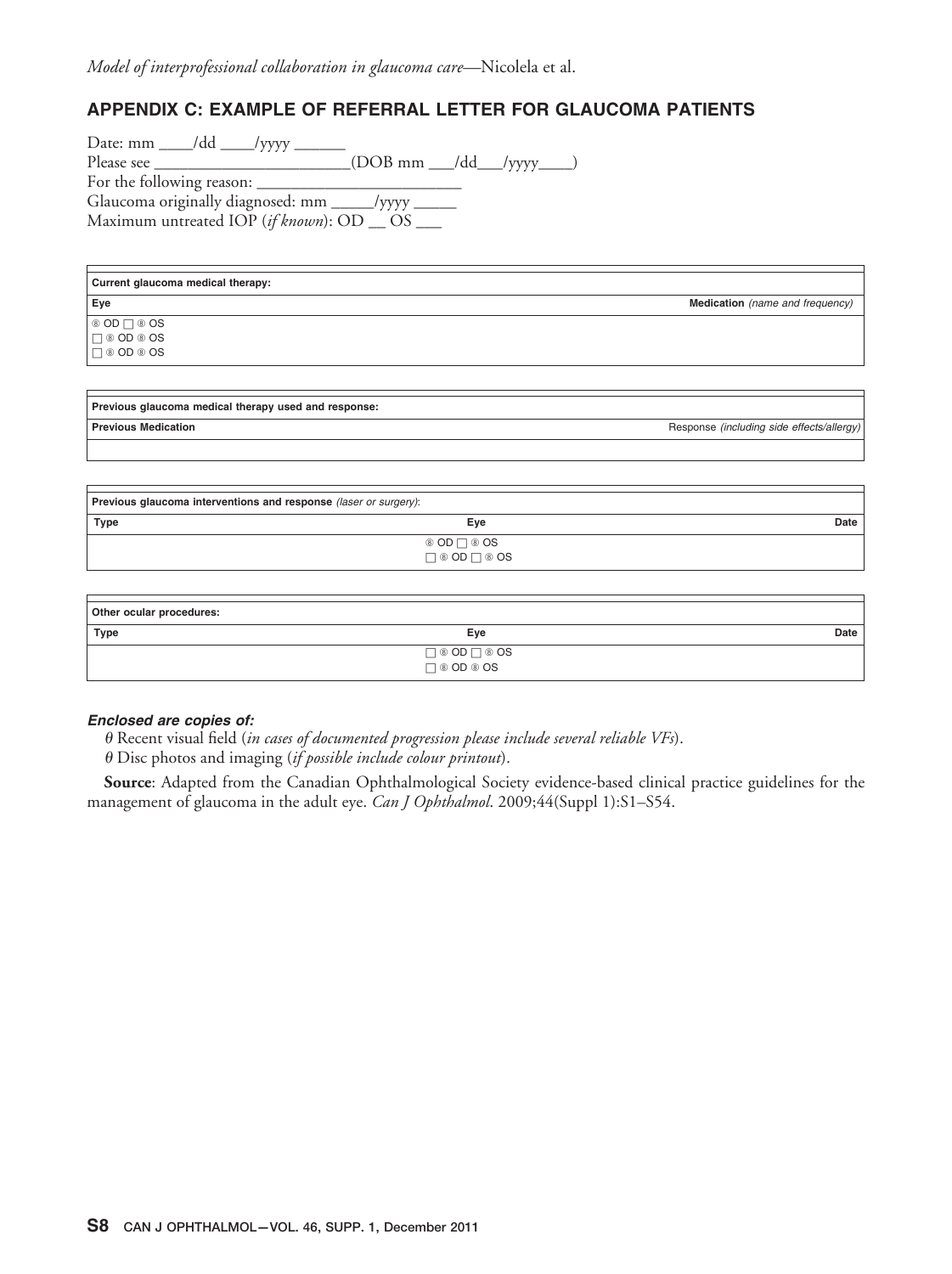# **APPENDIX D: STAGING OF THE GLAUCOMA SUSPECT AND PATIENTS WITH GLAUCOMA**

| Suspect        | 1 or 2 of the following:<br>$\bullet$ IOP $>$ 21 mm Hq<br>• suspicious disc or cup to disc (C/D) asymmetry of $>0.2$<br>• suspicious 24-2 (or similar) VF defect                                                                                                                                                                                                                                                                          |
|----------------|-------------------------------------------------------------------------------------------------------------------------------------------------------------------------------------------------------------------------------------------------------------------------------------------------------------------------------------------------------------------------------------------------------------------------------------------|
| Early          | Early glaucomatous disc features (e.g., $C/D^*$ <0.65) and/or mild VF defect not within 10° of fixation (e.g., MD > -6 dB on HVF 24-2)                                                                                                                                                                                                                                                                                                    |
| Moderate       | Moderate glaucomatous disc features (e.g., vertical $C/D^*$ 0.7–0.85) and/or moderate visual field defect not within 10° of fixation (e.g., MD from -6<br>to $-12$ dB on HVF 24-2)                                                                                                                                                                                                                                                        |
| Advanced       | Advanced glaucomatous disc features (e.g., $C/D^* > 0.9$ ) and/or VF defect within 10° of fixation t(e.g., MD worse than -12 dB on HVF 24-2)                                                                                                                                                                                                                                                                                              |
| $1):S1 - S54.$ | Note: HVF, Humphrey Visual Field Analyzer; MD, mean deviation.<br>Source: Adapted from the Canadian Ophthalmological Society evidence-based clinical practice quidelines for the management of glaucoma in the adult eye. Can J Ophthalmol. 2009;44(Suppl<br>*Refers to vertical C/D ratio in an average size nerve. If the nerve is small, then a smaller C/D ratio may still be significant; conversely, a large nerve may have a large |

vertical C/D ratio and still be within normal limits.

† Also consider baseline 10-2 visual field (or similar).

# **APPENDIX E: SUMMARY OF RECOMMENDATIONS FOR THE IDENTIFIED GROUPS OF PATIENTS**

| Group of patients                              | Description                                                                                                                                                                                                                                                                                                      | Recommendations                                                                                                                                                                                                                                                                                                                 |
|------------------------------------------------|------------------------------------------------------------------------------------------------------------------------------------------------------------------------------------------------------------------------------------------------------------------------------------------------------------------|---------------------------------------------------------------------------------------------------------------------------------------------------------------------------------------------------------------------------------------------------------------------------------------------------------------------------------|
| Glaucoma suspect-low/moderate risk             | Ocular hypertension (IOP <27 mm Hq)<br>Positive family history of glaucoma<br>Suspicious optic disc(s)<br>First suspicious visual field defect<br>Presence of conditions such as such as<br>pseudoexfoliation, pigment dispersion                                                                                | Managed primarily by the optometrists, or<br>ophthalmologists (based on availability)<br>If patient has several risk factors or change occurred,<br>please follow recommendations for high-risk suspect<br>and early glaucoma, respectively                                                                                     |
| Glaucoma suspect-high risk                     | Ocular hypertension (IOP > 27 mm Hg)<br>Very suspicious optic disc(s) (notching, optic disc<br>hemorrhages)<br>Elevated IOP caused by secondary causes<br>(pseudoexfoliation, pigment dispersion, uveitis, iris<br>or angle neovascularization)<br>Glaucoma suspects on treatment<br>High risk for angle closure | Shall be initially sent to ophthalmologist; then when<br>agreed on by both parties, may be monitored by<br>optometrist, with periodic consultation by<br>ophthalmologist (at least every 3-4 years)<br>Patient shall be referred to ophthalmologist before<br>initiating IOP-lowering therapy or if progression is<br>suspected |
| Stable early glaucoma patients                 | Early glaucoma recently diagnosed<br>Stable disease (IOP within target, no visual field or<br>disc progression in the last 3 years)                                                                                                                                                                              | Initial referral to ophthalmologist is required-initiation of<br>therapy and goals recommended by the<br>ophthalmologist<br>Once stable, many patients can be managed by<br>optometrist with periodic consultation by<br>ophthalmologist (at least every 2 years)                                                               |
| Stable moderate/advanced patients              | Moderate or advanced patients known to be stable for<br>the last 3 years                                                                                                                                                                                                                                         | Managed primarily by ophthalmologists, unless<br>transportation barriers or nonavailability of an<br>ophthalmologist are significant issues                                                                                                                                                                                     |
| Any unstable glaucoma                          | Patient not achieving target IOP<br>Evidence of visual field or optic disc deterioration in<br>the recent past                                                                                                                                                                                                   | Shall be referred to and managed by ophthalmologist<br>If stability is achieved, can be referred back to the<br>optometrist for further follow-up; however, patients<br>with moderate or severe disease should be<br>maintained under the care of the ophthalmologist                                                           |
| Acute glaucoma symptomatic or very<br>high IOP | Primary acute glaucoma<br>Other causes of very high IOP such as pigmentary,<br>pseudoexfoliation, uveitic, or neovascular glaucoma                                                                                                                                                                               | Acute treatment can be started by optometrist after<br>phone consultation with the ophthalmologist, but<br>immediate contact and transfer to ophthalmologist<br>shall be arranged                                                                                                                                               |